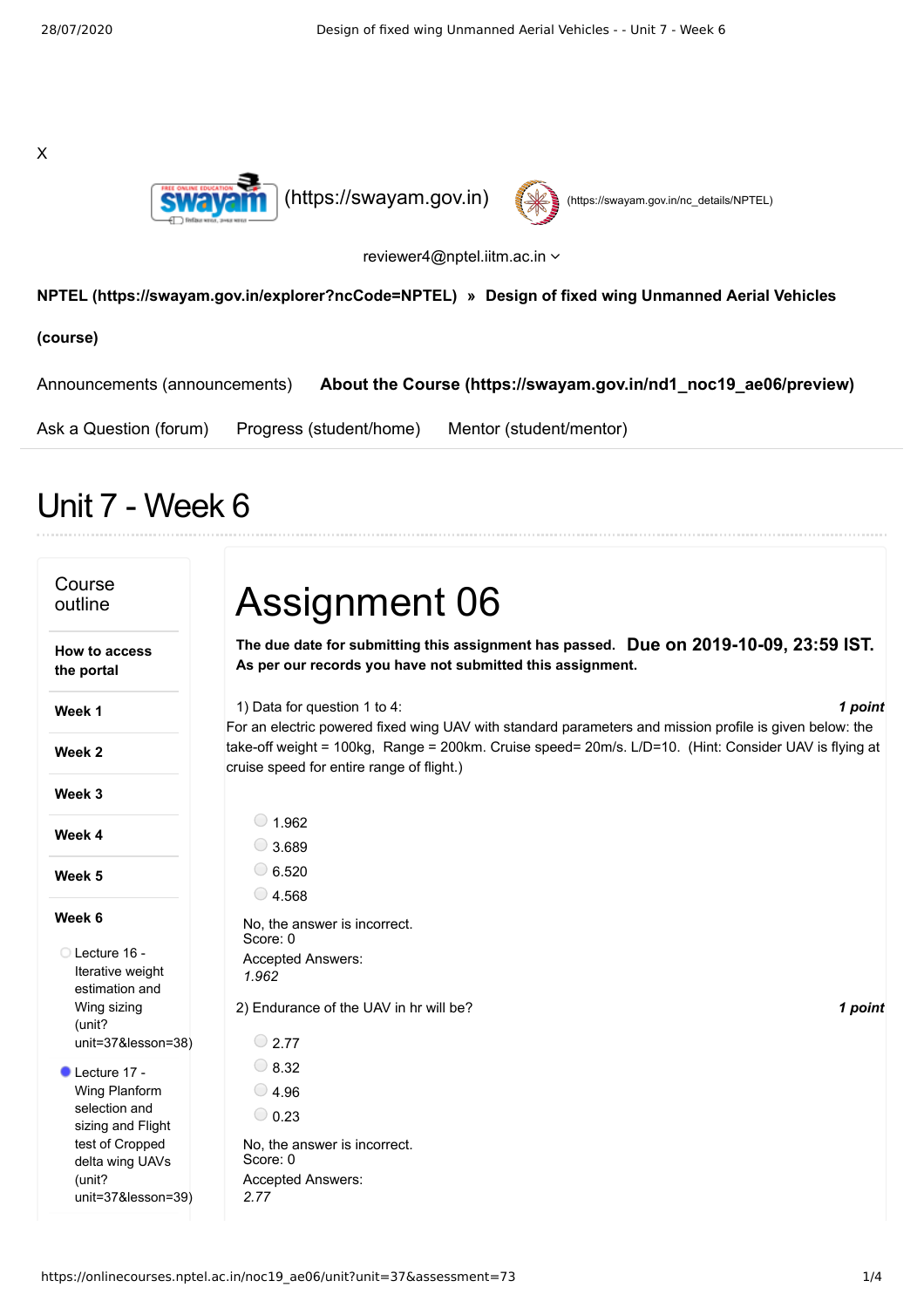| Lecture 18 -                            | 3) Total Energy in kW-hr, that needs to be supplied by the battery during the entire mission is?      | 1 point |
|-----------------------------------------|-------------------------------------------------------------------------------------------------------|---------|
| Effect of                               |                                                                                                       |         |
| variation of CG                         | $\circ$ 5.450                                                                                         |         |
| location and<br><b>Static Stability</b> | $\bigcirc$ 4.592                                                                                      |         |
| (unit?                                  | $\bigcirc$ 2.368                                                                                      |         |
| unit=37&lesson=40)                      | $\bigcirc$ 1.002                                                                                      |         |
| O Quiz:                                 | No, the answer is incorrect.<br>Score: 0                                                              |         |
| <b>Assignment 06</b><br>(assessment?    | Accepted Answers:                                                                                     |         |
| name=73)                                | 5.450                                                                                                 |         |
| <b>Eedback For</b>                      | 4) Battery used in the UAV has a specific energy of 150 W-hr/kg. What will be the total battery       | 1 point |
| Week 6 (unit?                           | weight in kg, required to fulfil above mentioned mission requirement?                                 |         |
| unit=37&lesson=75)                      |                                                                                                       |         |
| Assignment 06                           | $\bigcirc$ 36.33                                                                                      |         |
| Solution (unit?                         | $\circ$ 53.21                                                                                         |         |
| unit=37&lesson=79)                      | $\bigcirc$ 16.59                                                                                      |         |
| Week 7                                  | $\bigcirc$ 8.103                                                                                      |         |
|                                         | No, the answer is incorrect.<br>Score: 0                                                              |         |
| Week 8                                  | Accepted Answers:                                                                                     |         |
|                                         | 36.33                                                                                                 |         |
| <b>Text</b>                             | 5) Data for question 5 to 8                                                                           | 1 point |
| <b>Transcription</b>                    | The UAV has:                                                                                          |         |
|                                         | wing area of $S = 11.5m^2$ Aspect ratio of wing $AR_w$ = 7.78, taper ratio of wing $\lambda_w$ = 0.65 |         |
|                                         |                                                                                                       |         |
|                                         | 5. Wing span is (in meters)?                                                                          |         |
|                                         |                                                                                                       |         |
|                                         | $\bigcirc$ 9.46                                                                                       |         |
|                                         | $\bigcirc$ 2.89                                                                                       |         |
|                                         | $\bigcirc$ 2.36                                                                                       |         |
|                                         | $\bigcirc$ 2.75                                                                                       |         |
|                                         | No, the answer is incorrect.                                                                          |         |
|                                         | Score: 0                                                                                              |         |
|                                         | Accepted Answers:                                                                                     |         |
|                                         | 9.46                                                                                                  |         |
|                                         | 6) Root chord is (in meters)?                                                                         | 1 point |
|                                         | $\bigcirc$ 1.47                                                                                       |         |
|                                         | $\bigcirc$ 2.89                                                                                       |         |
|                                         | $\bigcirc$ 2.36                                                                                       |         |
|                                         | $\bigcirc$ 2.75                                                                                       |         |
|                                         |                                                                                                       |         |
|                                         | No, the answer is incorrect.<br>Score: 0                                                              |         |
|                                         | Accepted Answers:                                                                                     |         |
|                                         | 1.47                                                                                                  |         |
|                                         | 7) Mean aerodynamic chord is (in meters)?                                                             | 1 point |
|                                         |                                                                                                       |         |
|                                         | $\bigcirc$ 1.23                                                                                       |         |
|                                         | $\bigcirc$ 2.89                                                                                       |         |
|                                         | $\bigcirc$ 2.36                                                                                       |         |